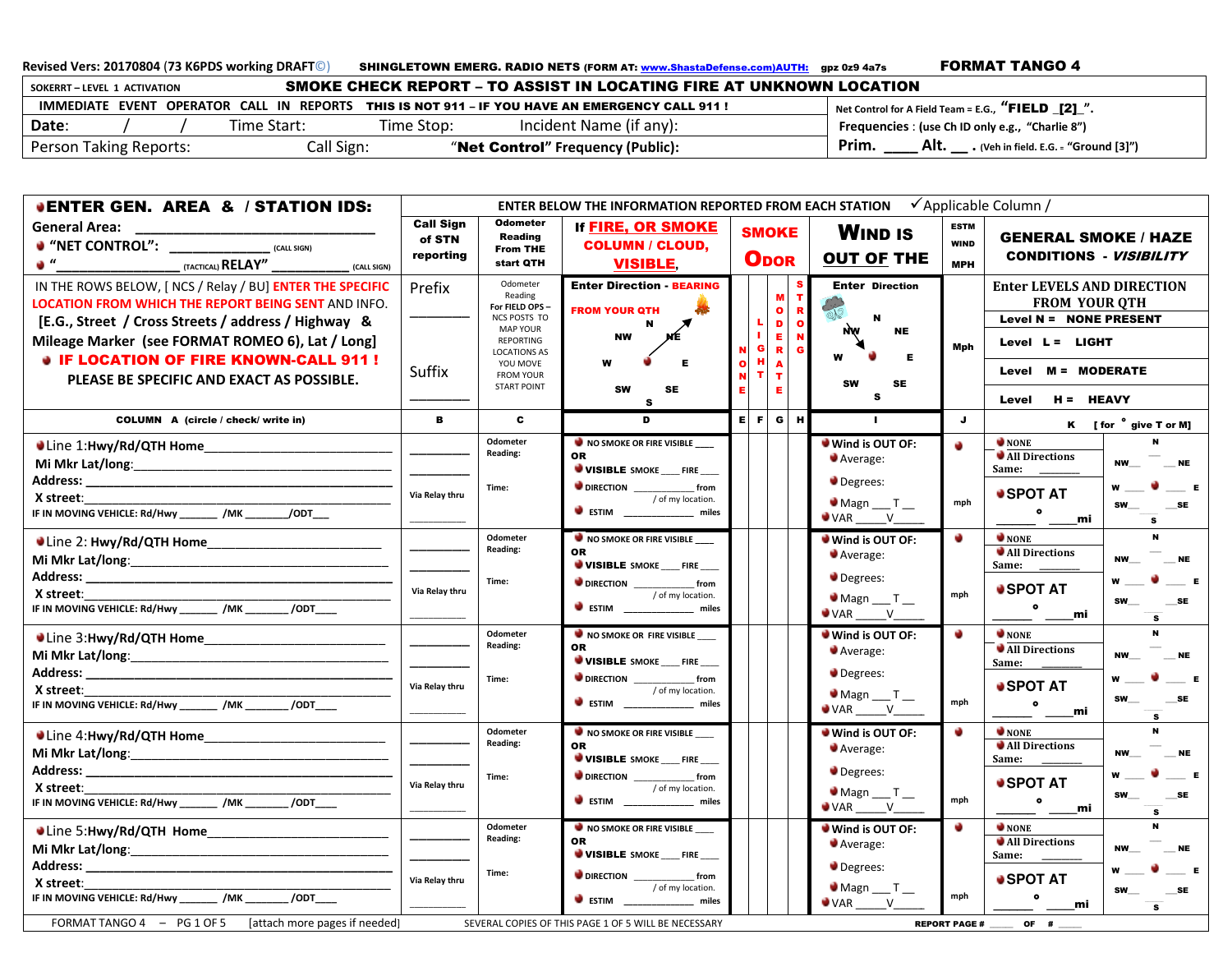# AVERAGING WIND DIRECTION

(THIS IS, THE DIRECTION **FROM WHICH** THE WIND IS BLOWING.

## AND - AVERAGING WIND SPEED

## **IF YOU ARE STATIONARY:**

1. CONDUCT A **2 MINUTE** OBSERVATION INTERVAL.

2. REPORT **AVERAGE DIRECTION** OF THE WIND DURING OBSERVATION INTERVAL.

3. REPORT YOUR OBSERVATION AS TRUE NORTH OR MAGNETIC. 4. IF THE WIND FLUCTUATES **60 DEGREES OR MORE** DURING THAT 2 MINUTE OBSERVATION INTERVAL, REPORT AS **"VARIABLE WIND"** giving the directions and average – See Examples below.

 5. WIND **SPEED** – REPORT **AVERAGE** WIND SPEED DURING OBSERVATION INTERVAL.

EXAMPLES: (See\*\*\*)

| Variable wind from 180E to 240E      | Wind is consistent from 180 degrees           |
|--------------------------------------|-----------------------------------------------|
| True North at 10 MPH recorded as:    | True North at 10 MPH, recorded as             |
| Wind is OUT OF:                      | Wind is OUT OF:                               |
| Average: ssw                         | Average: s                                    |
| Degrees: 210                         | Degrees: 180                                  |
| $\blacksquare$ Magn T x              | $\blacksquare$ Magn T x                       |
| VAR 180 V 240                        | $\bigcup$ VAR                                 |
| The MPH would be recorded in the MPH | The MPH would b e recorded in the MPH Column. |
| Column.                              |                                               |

# **IF YOU ARE MOBILE (DRIVING) - provide:**

1. State "QWT" AND

Your QTH (Road you are driving on) and Rd Marker or Cross Street.

- 2. Your /ODT (DIRECTION OF TRAVEL).
- 3. YOUR OBSERVATIONS (E.G., SMOKE, FIRE, ETC…).

 Example: "K6\_\_\_ QWT, East Bound Highway 44, marker 10.77 "smoke column, ENE approx 5 miles, end report, OUT" or NOTHING OBSERVED, ETC…).

Note: your observations will necessarily be more limited .

Drive safely, obey traffic laws. Stop in safe location to provide report of what you observed from the prior location at which you made the observations

**IF YOU KNOW OF A FIRE OR SMOKE - CALL 911**

FORMAT TANGO 4 PG. 2 OF 5 **Version: 20160418&Prior / Revised 20160729 / Revised 20170804 73 K6PDS**





**\*\*\* Examples based upon - NATIONAL WEATHER SERVICE OBSERVING HANDBOOK NO. 8 AVIATION WEATHER OBSERVATIONS for Supplementary Aviation Weather Reporting Stations (SAWRS) MANUAL OBSERVATIONS** OCTOBER 1996

**(WITH MODIFICATIONS FOR OUR SER REPORTING PURPOSES).** 

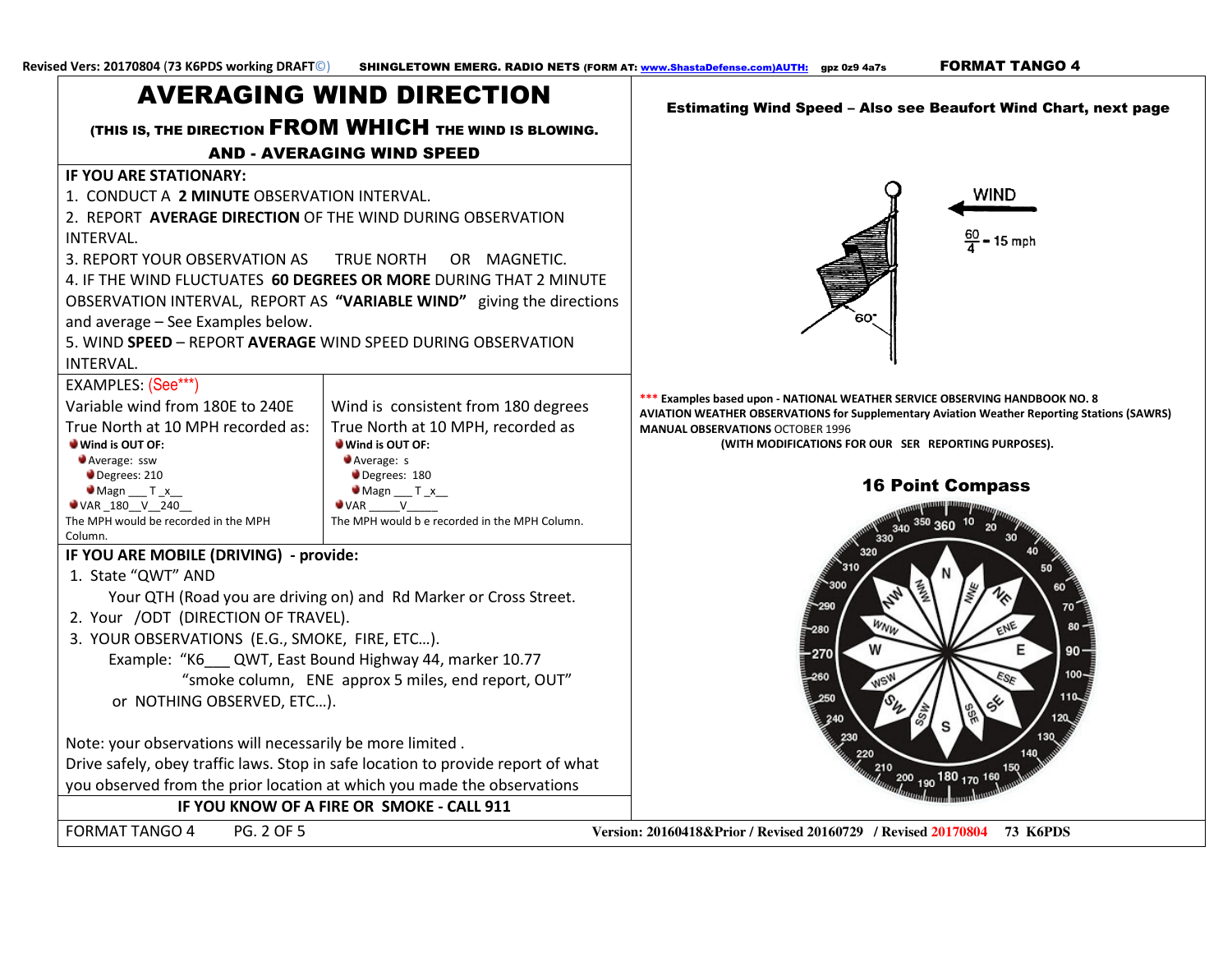|                                                                   | <b>Estimating Winds Speeds - Beaufort Wind Chart (Partial)</b> |                                                                                                              |  |  |  |  |  |
|-------------------------------------------------------------------|----------------------------------------------------------------|--------------------------------------------------------------------------------------------------------------|--|--|--|--|--|
| mph                                                               | Terminology                                                    | Description                                                                                                  |  |  |  |  |  |
| Calm<br>$\leq$ 1                                                  |                                                                | Still, calm air, smoke will rise vertically.                                                                 |  |  |  |  |  |
|                                                                   |                                                                | Water is mirror-like.                                                                                        |  |  |  |  |  |
| Rising smoke drifts, wind vane is inactive.<br>$1-3$<br>Light Air |                                                                |                                                                                                              |  |  |  |  |  |
| mph                                                               |                                                                | Small ripples appear on water surface.                                                                       |  |  |  |  |  |
| $4 - 7$                                                           | <b>Light Breeze</b>                                            | Leaves rustle, can feel wind on your face, wind vanes begin to move.                                         |  |  |  |  |  |
| mph                                                               |                                                                | Small wavelets develop, crests are glassy.                                                                   |  |  |  |  |  |
| $8-12$                                                            | Gentle Breeze                                                  | Leaves and small twigs move, light weight flags extend.                                                      |  |  |  |  |  |
| mph                                                               |                                                                | Large wavelets, crests start to break, some whitecaps.                                                       |  |  |  |  |  |
| $13 -$                                                            | Moderate                                                       | Small branches move, raises dust, leaves and paper.                                                          |  |  |  |  |  |
| 18                                                                | <b>Breeze</b>                                                  | Small waves develop, becoming longer, whitecaps.                                                             |  |  |  |  |  |
| $\mathbf{mph}$                                                    |                                                                |                                                                                                              |  |  |  |  |  |
| $19-$<br>24                                                       | Fresh Breeze                                                   | Small trees sway.                                                                                            |  |  |  |  |  |
| mph                                                               |                                                                | White crested wavelets (whitecaps) form, some spray.                                                         |  |  |  |  |  |
| $25 -$                                                            |                                                                |                                                                                                              |  |  |  |  |  |
| 31                                                                | <b>Strong Breeze</b>                                           | Large tree branches move, telephone wires begin to "whistle", umbrellas are difficult to keep under control. |  |  |  |  |  |
| mph                                                               |                                                                | Larger waves form, whitecaps prevalent, spray.                                                               |  |  |  |  |  |
| $32 -$                                                            | Moderate or                                                    | Large trees sway, becoming difficult to walk.                                                                |  |  |  |  |  |
| 38                                                                | Near Gale                                                      | Larger waves develop, white foam from breaking waves begins to be blown.                                     |  |  |  |  |  |
| mph                                                               |                                                                |                                                                                                              |  |  |  |  |  |
| 39-<br>46                                                         | Gale or Fresh                                                  | Twigs and small branches are broken from trees, walking is difficult.                                        |  |  |  |  |  |
| mph                                                               | Gale                                                           | Moderately large waves with blown foam.                                                                      |  |  |  |  |  |
| $47 -$                                                            |                                                                |                                                                                                              |  |  |  |  |  |
| 54                                                                | <b>Strong Gale</b>                                             | Slight damage occurs to buildings, shingles are blown off of roofs                                           |  |  |  |  |  |
| mph                                                               |                                                                |                                                                                                              |  |  |  |  |  |
| $55 -$                                                            | Whole Gale or                                                  |                                                                                                              |  |  |  |  |  |
| 63<br>mph                                                         | Storm                                                          | Trees are broken or uprooted, building damage is considerable                                                |  |  |  |  |  |
| $64-$                                                             |                                                                |                                                                                                              |  |  |  |  |  |
| 72                                                                | Violent Storm                                                  | Extensive widespread damage                                                                                  |  |  |  |  |  |
| mph                                                               |                                                                |                                                                                                              |  |  |  |  |  |
| $73+$                                                             | Hurricane                                                      | Extreme destruction, devastation                                                                             |  |  |  |  |  |
| mph                                                               |                                                                |                                                                                                              |  |  |  |  |  |
|                                                                   | <b>FORMAT TANGO 4</b>                                          | PG. 3 OF 5<br>Version: 20160418&Prior / Revised 20160729 / Revised 20170804<br><b>73 K6PDS</b>               |  |  |  |  |  |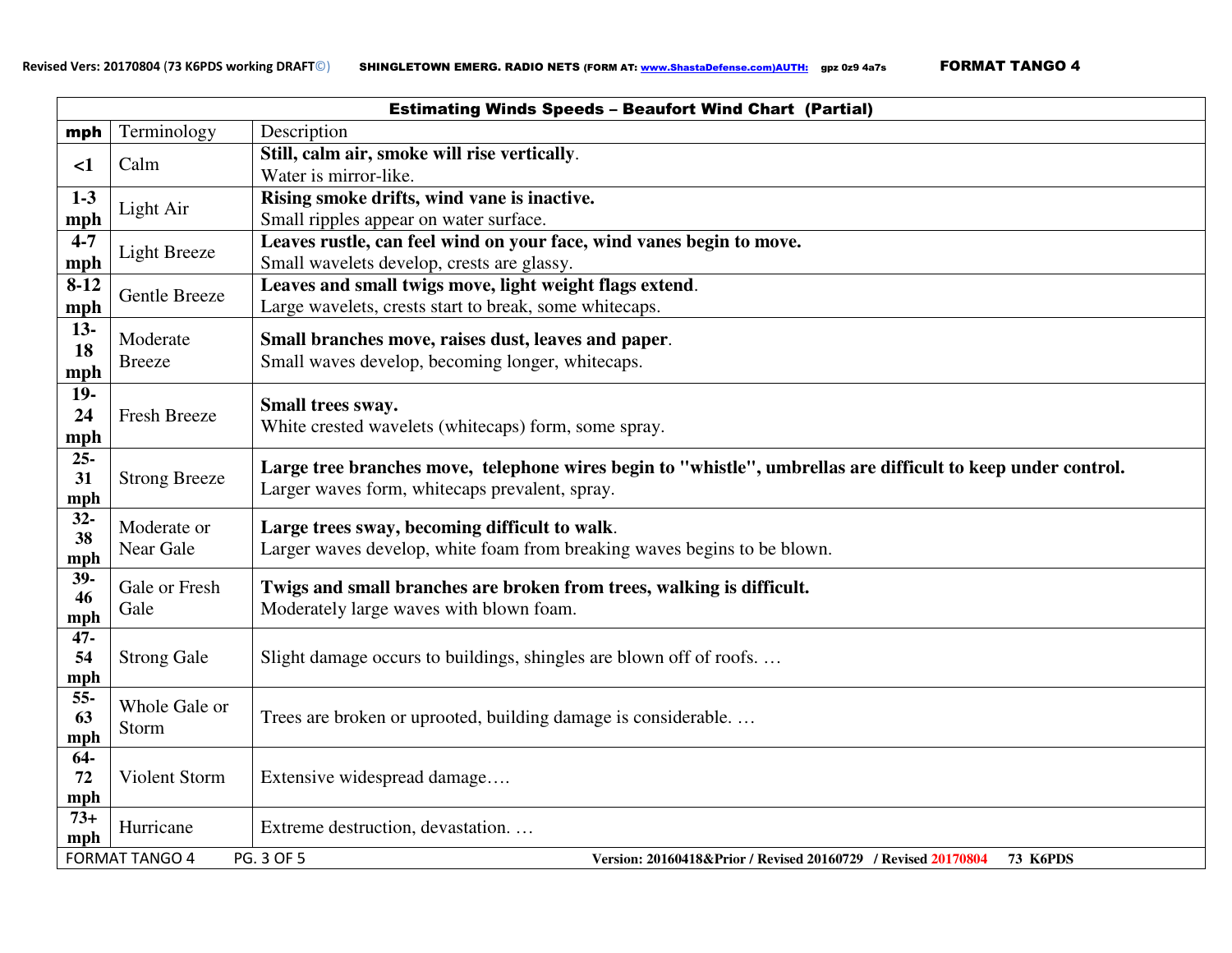## INSTRUCTIONS [CAUTION THIS IS NOT A SUBSTITUTE FOR 911]

#### TO MAKE OBSERVATIONS FROM YOUR QTH, DO A 360 DEGREE SCAN VIEWING GROUND TO SKY [follow QWA procedures].

[Night: shine bright light into trees to estimate the General Smoke/Haze Conditions (i.e., gen. smoke in the atmosphere)(100 to 200 yrds distant)THIS REQUIRES HAM RADIO OPERATORS TO MONITOR THE RELEVANT PLAN FREQUENCIES. USE - FORMAT NOVEMBER, BLOCK 1 and SCAN THE PLAN. Base stations should have sufficient equipment to perform Nets using Repeaters AND SIMPLEX operations (e.g., 50 watt or more) in event of repeater failure ( and power backup for power outages). The need for Area Relays should be expected and practiced.

Note: Col. C was modified for use by Field Ops. Thus, Vehicle reports mileage (AND time e.g., "2010 hrs") from start position so Net Control can post exact location to map and time Station at that location (and done for each subsequent reporting location). TIME IS STATED FOR FIELD MOBILE OPS (TO KEEP TRACT OF MOBILE OPS FOR SAFETY). COMPARE, FOR NET REPORTS BELOW (NON FIELD OPS), TIME IS DEEMED TO BE THE TIME OF THE NET AND TIME NEED NOT BE STATED DURING NET.

---RELAY EXAMPLE : The column identifiers (A, B, C, etc… used for relay between area net controls). THUS: "I have relay of smoke check report - QRV?" Other station "QRV" – THEN START RELAY - - "page 1, line 1 [or, say "I have [x] reports to relay"] [continue] "Column ALPHA HIGHWAY figures 44 MI MARKER xx , Column BRAVO mixed group k6xyz, Column DELTA SMOKE check NOVEMBER WISKEY figures 3 miles , Column GOLF check, Column INDIA NOVEMBER WISKEY figures 310 degrees Magnetic [or True], Column JULIET figure 5 , Column KILO check all directions same – Moderate, BREAK." [PAUSE for fill request]. "LINE 2 Column ALPHA (and so continue) … End, no more. [your call sign]". OTHER STATION replies "SMOKE CHECK RELAY ACKNOWLEDGED" or "ROGER" [NOTE: Instead of "QRV?" "QRV" , you can say "are you ready?" response "I am ready"].

**• YOU SMELL SMOKE, BUT DON'T KNOW WHERE THE POTENTIAL FOREST FIRE IS. (NOTE: IF THIS IS AN EMERGENCY or you know the fire location, THEN CALL 911).** 

**If you are the 1<sup>ST</sup> PERSON REPORTING ON FREQUENCY, THEN SET UP DIRECTED NET (USE FORMAT K4R – SMOKE NET COLUMN).** 

  **PURPOSE – GATHER SMOKE CHECK REPORT INFORMATION TO ASSIST FIRE DEPARTMENT IN LOCATING FIRE (ESPECIALLY AT NIGHT). YOU WANT OBSERVATIONS FROM ANY STATION'S CURRENT LOCATION – DO NOT GO OUT LOOKING FOR PROBLEMS.** 

  **REQUEST REPORTS FROM STATIONS ON FREQUENCY ( THAT INCLUDES STATIONS WHICH DON'T SMELL SMOKE AS THAT INFORMATION MAY BE VERY IMPORTANT).** 

  **ASK FOR STATIONS TO REPORT IN GROUPS OF 5 (STATIONS INITIALLY PROVIDE CALL SIGN SUFFIX ONLY). NET CONTROL WRITES EACH DOWN IN CALL SIGN COLUMN.** 

--- REPORT EXAMPLE : NET CONTROL THEN GOES THROUGH EACH GROUP OF 5 CALL SIGNS – OBTAINING FULL CALL SIGNS, LOCATIONS, AND REPORTS. Example of Report on VOICE: This is "K6ABC MY LOCATION IS HIGHWAY figures 44 MI MARKER xx", "SMOKE CLOUD VISIBLE, NORTH OF MY LOCATION figures 2 MILES" "SMOKE ODOR STRONG" "WIND IS OUT OF NORTH " "WIND SPEED figures 10 MPH" "General Smoke/Haze Conditions, North, Heavy" "OUT" . Net control responds "ROGER". **U NOTE: PLEASE GO SLOWLY AS NET CONTROL MUST RECORD YOUR INFORMATION ACCURATELY SO THAT IT MAY BE** 

## PROPERLY POSTED TO MAPS FOR ANALYSIS AND REPORTING.

**NET CONTROL THEN MOVES TO THE NEXT FIVE STATIONS CALLING IN, ETC…** 

 **ABOVE INFORMATION IS NEXT REVIEWED BY NET CONTROL AND POSTED TO AN AREA MAP (E.G., GOOGLE EARTH – COMPUTER AND/OR USGS 7.5 MINUTE TOPO - PAPER). LEARN BOTH IN EVENT COMPUTER OPERATIONS NOT POSSIBLE.** 

**NET CONTROL THEN calls 911 and advises operator that you are a HAM OPERATOR with SMOKE REPORT NET INFORMATION AND ADVISE THEM OF THE** 

**CONCLUSION AS TO THE POTENTIAL SOURCE LOCATION FOR THE SMOKE/FIRE. REQUEST CAL FIRE CALL BACK FOR MORE DETAILS. GIVE THE OPERATOR YOUR TELEPHONE NUMBER, NAME AND CALL SIGN. CONSIDER DRIVING (OBEYING ALL TRAFFIC LAWS) TO LOCAL CAL FIRE DEPARTMENT TO HAND DELIVER THE MAPPED INFORMATION. You may need to have another station operator perform such task based on situation. CAL FIRE DOES NOT WANT A GROUP OF HAMS CALLING. THERE IS TO BE ONE PERSON CALLING (MOST PROBABLY THAT WHOULD BE NET CONTROL). [REPORTING CRITERIA Based upon TCW Cal. Fire Battalion Chief] .**